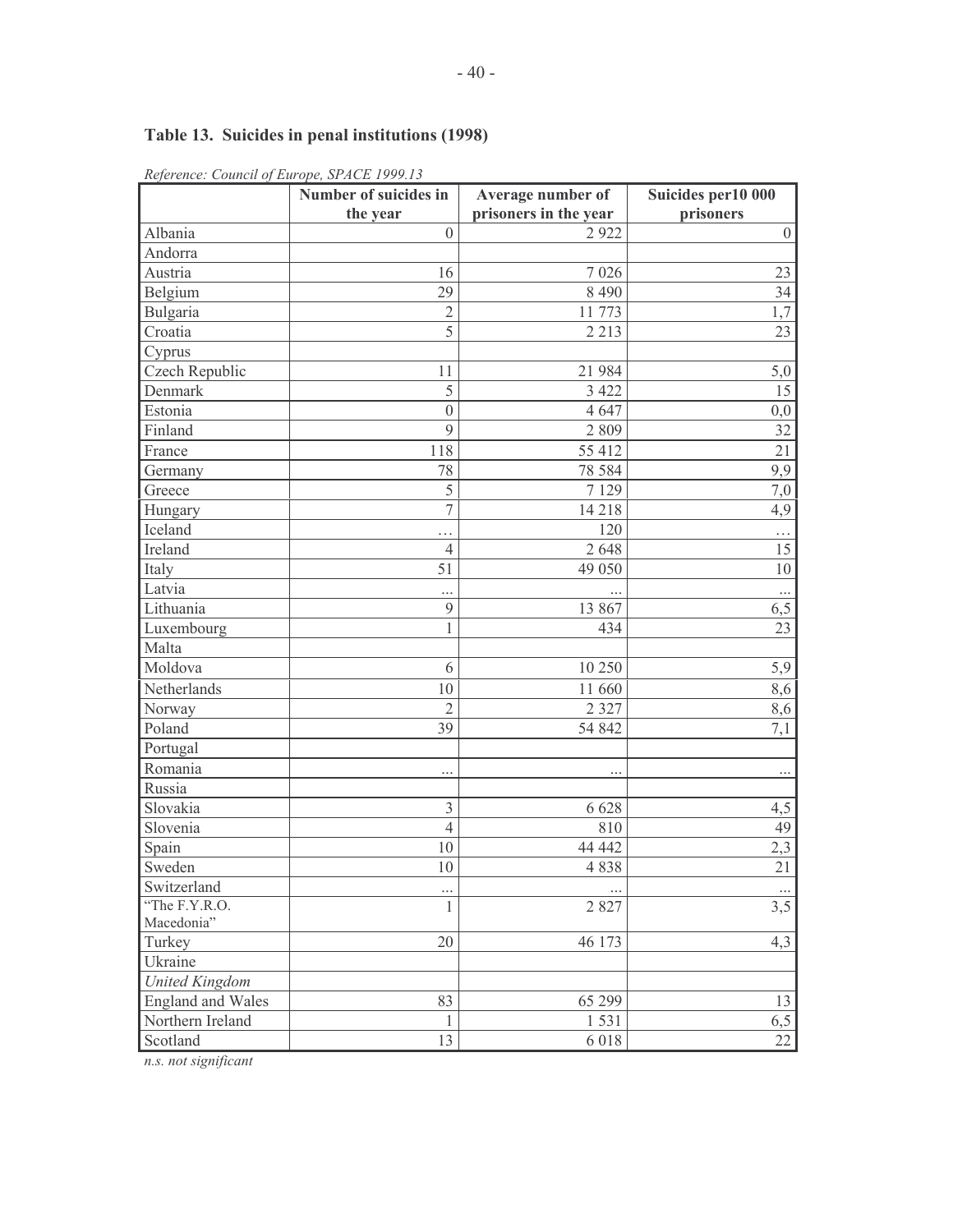### Table 13. Suicides in penal institutions (1999)

| $m$ and $m$ and $m$ and $m$ and $m$ and $m$ and $m$ and $m$ and $m$ and $m$ and $m$ and $m$ and $m$ and $m$ and $m$ and $m$ and $m$ and $m$ and $m$ and $m$ and $m$ and $m$ and $m$ and $m$ and $m$ and $m$ and $m$ and $m$ a | Number of suicides in   | Average number of     | Suicides per 10 000 |
|-------------------------------------------------------------------------------------------------------------------------------------------------------------------------------------------------------------------------------|-------------------------|-----------------------|---------------------|
|                                                                                                                                                                                                                               | the year                | prisoners in the year | prisoners           |
| Albania                                                                                                                                                                                                                       | 1                       | 1 1 1 2               | 10                  |
| Andorra                                                                                                                                                                                                                       |                         |                       |                     |
| Austria                                                                                                                                                                                                                       | 19                      | 6 8 7 3               | 28                  |
| Belgium                                                                                                                                                                                                                       | 16                      | 8 500                 | 19                  |
| Bulgaria                                                                                                                                                                                                                      | 4                       | 10787                 | 3,7                 |
| Croatia                                                                                                                                                                                                                       | $\overline{5}$          | 2 2 1 3               | 23                  |
| Cyprus                                                                                                                                                                                                                        |                         |                       |                     |
| Czech Republic                                                                                                                                                                                                                | 5                       | 23 194                | 2,2                 |
| Denmark                                                                                                                                                                                                                       | 8                       | 3 477                 | 23                  |
| Estonia                                                                                                                                                                                                                       | $\boldsymbol{0}$        | 4 3 3 2               | 0,0                 |
| Finland                                                                                                                                                                                                                       | 8                       | 2 7 4 3               | 29                  |
| France                                                                                                                                                                                                                        | 125                     | 55 328                | $\overline{22}$     |
| Germany                                                                                                                                                                                                                       |                         |                       |                     |
| Greece                                                                                                                                                                                                                        | 5                       | 7 5 2 5               | 6,6                 |
| Hungary                                                                                                                                                                                                                       | 9                       | 15 228                | 5,9                 |
| Iceland                                                                                                                                                                                                                       | $\boldsymbol{0}$        | 105                   | 0,0                 |
| Ireland                                                                                                                                                                                                                       | 6                       | $\frac{1}{2}$ 741     | 22                  |
| Italy                                                                                                                                                                                                                         | 53                      | 51 427                | $10\,$              |
| Latvia                                                                                                                                                                                                                        | $\overline{7}$          | 8 6 6 5               | 8,1                 |
| Lithuania                                                                                                                                                                                                                     | 17                      | 14 3 64               | 12                  |
| Luxembourg                                                                                                                                                                                                                    | $\overline{2}$          | 401                   | 50                  |
| Malta                                                                                                                                                                                                                         |                         |                       |                     |
| Moldova                                                                                                                                                                                                                       | $\overline{2}$          | 10 188                | 2,0                 |
| Netherlands                                                                                                                                                                                                                   | 12                      | 11 579                | 10                  |
| Norway                                                                                                                                                                                                                        | 1                       | 2 4 0 8               | 4,2                 |
| Poland                                                                                                                                                                                                                        | 32                      | 54 842                | 5,8                 |
| Portugal                                                                                                                                                                                                                      |                         |                       |                     |
| Romania                                                                                                                                                                                                                       |                         | 51 396                | $\cdots$            |
| Russia                                                                                                                                                                                                                        |                         |                       |                     |
| Slovakia                                                                                                                                                                                                                      | $\overline{2}$          | 6858                  | 2,9                 |
| Slovenia                                                                                                                                                                                                                      | $\mathbf{1}$            | 949                   | $10\,$              |
| Spain                                                                                                                                                                                                                         | 26                      | 51 031                | $\frac{5,1}{4,1}$   |
| Sweden                                                                                                                                                                                                                        | $\overline{2}$          | 4 8 7 2               |                     |
| Switzerland                                                                                                                                                                                                                   |                         | 5 2 6 8               |                     |
| "The F.Y.R.O.                                                                                                                                                                                                                 | $\mathbf{1}$            | 1 3 3 8               | 7,5                 |
| Macedonia"                                                                                                                                                                                                                    |                         |                       |                     |
| Turkey                                                                                                                                                                                                                        | 16                      | 69 277                | 2,3                 |
| Ukraine                                                                                                                                                                                                                       |                         |                       |                     |
| <b>United Kingdom</b>                                                                                                                                                                                                         |                         |                       |                     |
| <b>England and Wales</b>                                                                                                                                                                                                      | 91                      | 64 770                | 14                  |
| Northern Ireland                                                                                                                                                                                                              | $\overline{\mathbf{3}}$ | 1 2 6 2               | 24                  |
| Scotland                                                                                                                                                                                                                      | $10\,$                  | 6 0 29                | 17                  |

Reference: Council of Europe, SPACE 2000.13

n.s. not significant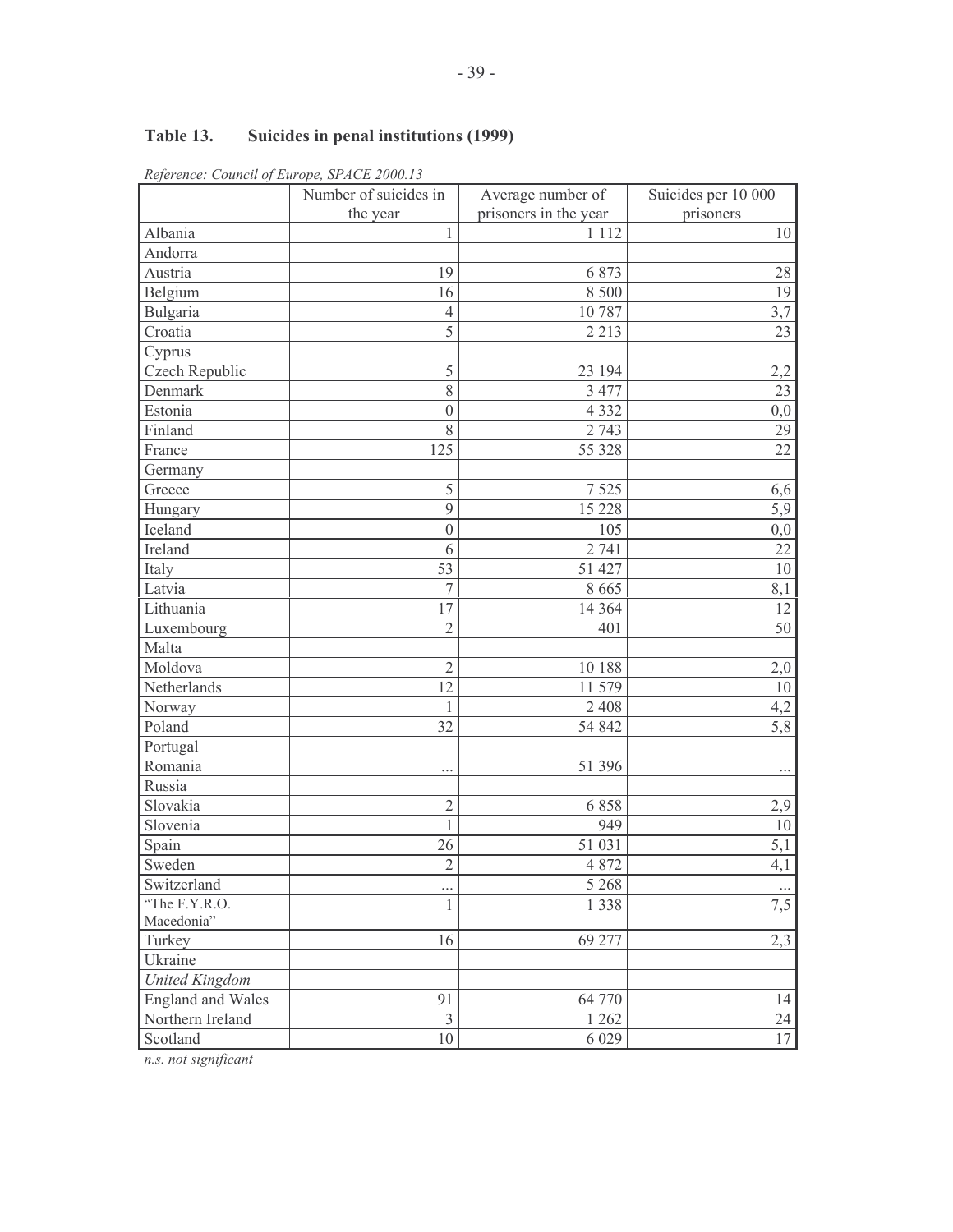## **Table 13. Suicides in penal institutions (2000)**

*Reference: Council of Europe. SPACE 2001.13*

|                | Number of suicides in<br>the year | Average number of<br>prisoners in the year | Suicides per 10 000<br>prisoners |
|----------------|-----------------------------------|--------------------------------------------|----------------------------------|
| Albania        | $\boldsymbol{0}$                  | 1 4 6 7                                    | 0.0                              |
| Andorra        | $\boldsymbol{0}$                  | 37                                         | n.s.                             |
| Armenia        | $\boldsymbol{0}$                  | 4 2 1 3                                    | 0.0                              |
| Austria        | 17                                | 7090                                       | 24                               |
| Azerbaijan     |                                   |                                            |                                  |
| Belgium        | 16                                | 8 6 3 0                                    | 19                               |
| Bulgaria       | $\overline{4}$                    | 9 4 2 4                                    | 4.2                              |
| Croatia        | $\mathbf{1}$                      | 2510                                       | 4.0                              |
| Cyprus         | $\boldsymbol{0}$                  | 310                                        | n.s.                             |
| Czech Republic | 11                                | 22 800                                     | 4.8                              |
| Denmark        | 5                                 | 3 3 8 0                                    | 15                               |
| Estonia        | $\boldsymbol{0}$                  | 4 7 2 0                                    | 0.0                              |
| Finland        | 3                                 | 2855                                       | 11                               |
| France         | 120                               | 50 670                                     | 24                               |
| Georgia        |                                   |                                            |                                  |
| Germany        | 78                                | 78 707                                     | 9.9                              |
| Greece         | 9                                 | 8038                                       | 11                               |
| Hungary        | 5                                 | 15 821                                     | 3.2                              |
| Iceland        | $\boldsymbol{0}$                  | 93                                         | n.s.                             |
| Ireland        | $\overline{4}$                    | 2 900                                      | 14                               |
| Italy          | 56                                | 53 481                                     | 10                               |
| Latvia         | 9                                 | 8 5 5 5                                    | 11                               |
| Lithuania      | 9                                 | 10 550                                     | 8.5                              |
| Luxembourg     | 5                                 | 398                                        | n.s.                             |
| Malta          | $\boldsymbol{0}$                  | 257                                        | n.s.                             |
| Moldova        | 6                                 | 9754                                       | 6.2                              |
| Netherlands    | 9                                 | 11 740                                     | 77                               |
| Norway         | $\boldsymbol{0}$                  | 2 4 5 0                                    | 0.0                              |
| Poland         | 46                                | 65 336                                     | 7.0                              |
| Portugal       | 10                                | 13 500                                     | 7.4                              |
| Romania        | 5                                 | 49 682                                     | 1.0                              |
| Russia         | $\ddotsc$                         | 971 496                                    | $\cdots$                         |
| Slovakia       | $\overline{3}$                    | 7 1 2 8                                    | 4.2                              |
| Slovenia       | $\overline{4}$                    | 1 0 3 6                                    | 39                               |
| Spain          | 18                                | 45 310                                     | 4.0                              |
| Sweden         | 5                                 | 5 3 2 0                                    | 9.4                              |
| Switzerland    | $\ddotsc$                         | 6 3 9 0                                    | $\cdots$                         |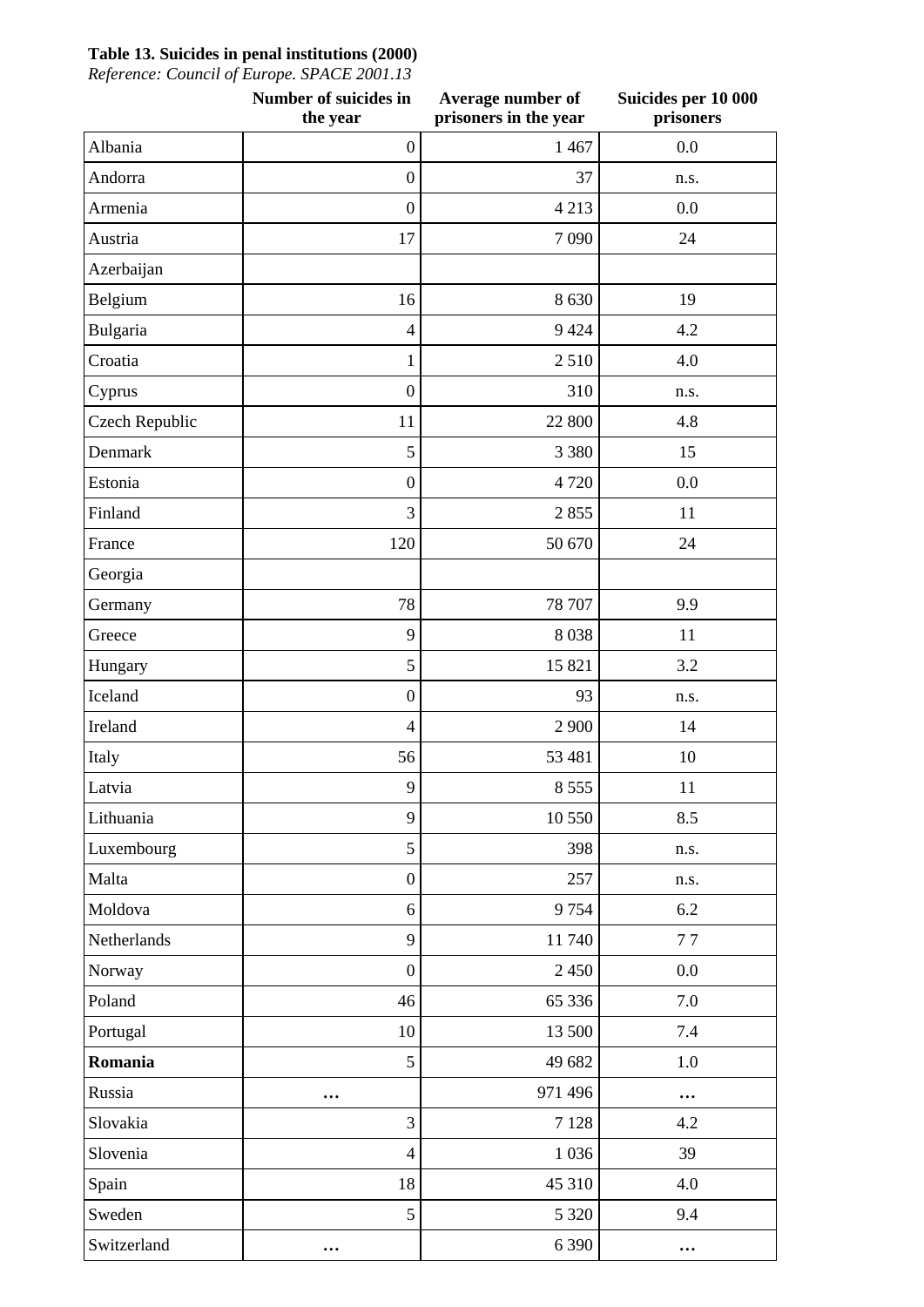| "The F.Y.R.O.<br>Macedonia" | ◠        | 1 4 3 5  | 14       |
|-----------------------------|----------|----------|----------|
| Turkey                      | 22       | 70 090   | 3.1      |
| Ukraine                     | 31       | 198 885  | 1.6      |
| <b>United Kingdom</b>       |          |          |          |
| <b>England and Wales</b>    | 81       | 58 300   | 14       |
| Northern Ireland            | 4        | 980      | 41       |
| Scotland                    | $\cdots$ | $\cdots$ | $\cdots$ |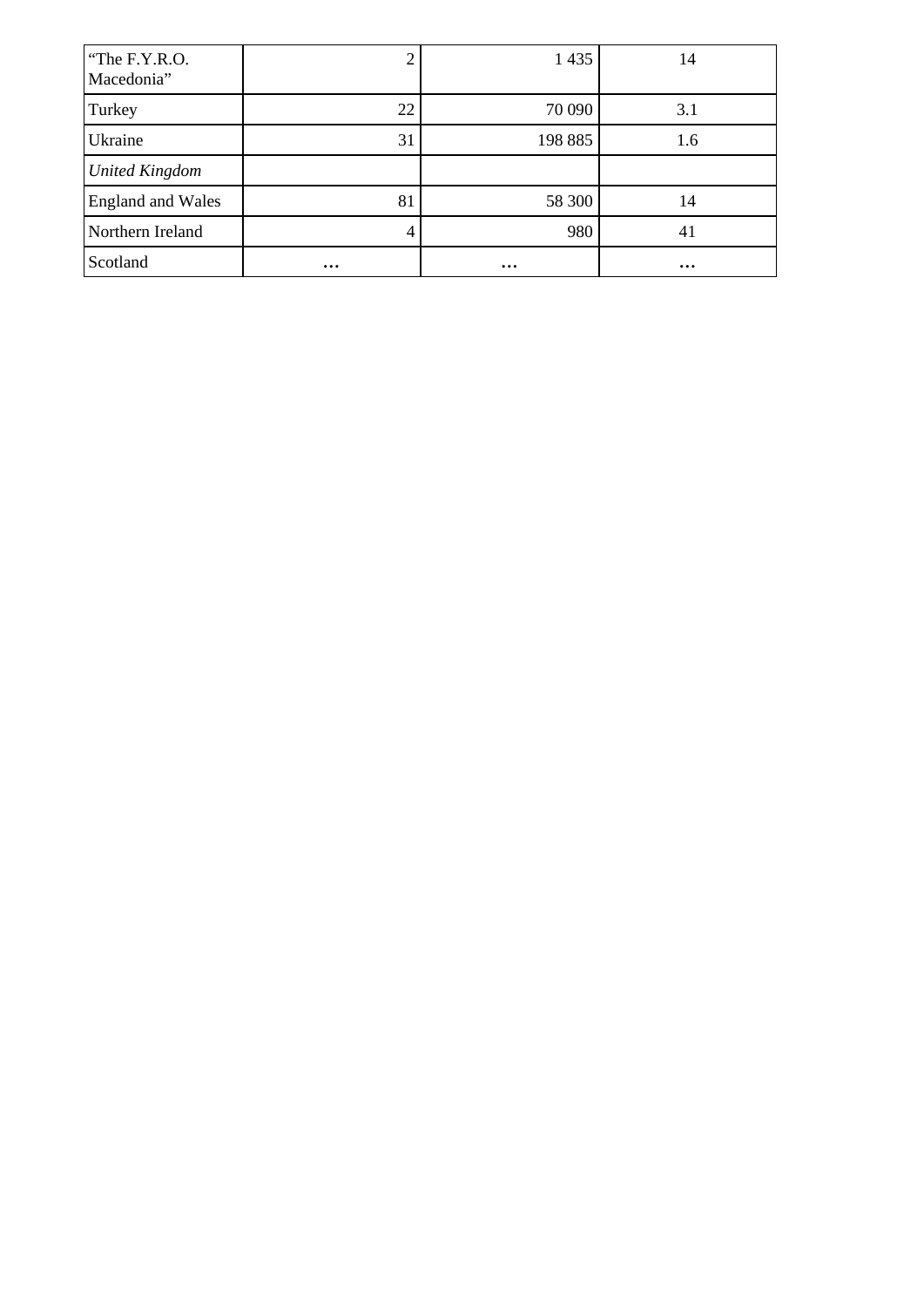# **Table 15 Deaths (including suicides) in penal institutions in 2001**

|                       | Total<br>number of<br>deaths | <b>Number of</b><br>suicides | Percentage of<br>suicides as a total<br>of deaths | Average<br>number of<br>prisoners in<br>2001<br>(Table 13) | <b>Mortality rate</b><br>per 10 000<br>prisoners | Suicide rate<br>per 10 000<br>prisoners |
|-----------------------|------------------------------|------------------------------|---------------------------------------------------|------------------------------------------------------------|--------------------------------------------------|-----------------------------------------|
| Albania               | 1                            | 0                            | 0,0                                               | (1635)                                                     | 6,1                                              | 0                                       |
| Andorra               | 0                            | 0                            |                                                   | 36                                                         | 0                                                | $\mathsf 0$                             |
| Armenia               | 27                           | 0                            | 0,0                                               | (4213)                                                     | 64,1                                             | $\pmb{0}$                               |
| Austria               | 38                           | 15                           | 39,5                                              | 7070                                                       | 53,7                                             | 21,2                                    |
| Azerbaijan            | 236                          | 0                            | 0,0                                               |                                                            |                                                  |                                         |
| Belgium               | $\overline{32}$              | 21                           | 65,6                                              | 8974                                                       | 35,7                                             | 23,4                                    |
| <b>BH: Federation</b> | 3                            |                              | $\ddotsc$                                         | 1273                                                       | 23,6                                             |                                         |
| <b>BH: Republika</b>  |                              |                              |                                                   |                                                            |                                                  |                                         |
| Srpska                | 3                            | 0                            | 0,0                                               | 753                                                        | 39,8                                             | 0                                       |
| <b>Bulgaria</b>       | $\overline{32}$              | 3                            | 9,4                                               | (9283)                                                     | 34,5                                             | 3,2                                     |
| Croatia               | $\overline{12}$              | 1                            | 8,3                                               | (2623)                                                     | 45,7                                             | 3,8                                     |
| Cyprus                | 0                            | 0                            |                                                   | 323                                                        | 0                                                | $\mathbf 0$                             |
| <b>Czech Republic</b> | 20                           | 5                            | 25,0                                              | 21253                                                      | 9,4                                              | $\overline{2,4}$                        |
| Denmark               | $\overline{14}$              | 10                           | 71,4                                              | 3236                                                       | 43,3                                             | 30,9                                    |
| Estonia               | 4                            | 0                            | 0,0                                               | (4789)                                                     | 8,4                                              | 0                                       |
| Finland               | 14                           | 6                            | 42,9                                              | 3135                                                       | 44.7                                             | 19,1                                    |
| France                | 236                          | 104                          | 44,1                                              | 48450                                                      | 48,7                                             | 21,5                                    |
| Georgia               | 22                           | 7                            | 31,8                                              |                                                            |                                                  |                                         |
| Germany               | 171                          | 98                           | 57,3                                              | (78707)                                                    | $\overline{21,7}$                                | 12,5                                    |
| Greece                | 34                           | 5                            | 14,7                                              | (8343)                                                     | 40,8                                             | 6,0                                     |
| Hungary               | 55                           | 11                           | 20,0                                              | 2318                                                       | 237,3                                            | 47,5                                    |
| Iceland               | 0                            | 0                            |                                                   | 124                                                        | 0                                                | 0                                       |
| Ireland               | 5                            | 1                            | 20,0                                              | 3112                                                       | 16.1                                             | 3,2                                     |
| Italy                 | 177                          | 69                           | 39,0                                              | (55136)                                                    | 32,1                                             | 12,5                                    |
| Latvia                | 10                           | 3                            | 30,0                                              | (8617)                                                     | $\overline{1}1,6$                                | $\overline{3,5}$                        |
| Liechtenstein         | 0                            | 0                            |                                                   | 11                                                         | 0                                                | $\Omega$                                |
| Lithuania             | 27                           | 13                           | 48,1                                              | (10750)                                                    | 25,1                                             | 12,1                                    |
| Luxembourg            | 0                            | 0                            | $\ddotsc$                                         | 373                                                        | 0                                                | 0                                       |
| Malta                 | 0                            | 0                            | $\ddotsc$                                         | (257)                                                      | 0                                                | $\mathbf 0$                             |
| Moldova               | 87                           | 10                           | 11,5                                              | (10679)                                                    | 81,5                                             | 9,4                                     |
| Netherlands           | 18<br>15                     | 11<br>4                      | 61,1                                              | 12009<br>2627                                              | 15,0<br>$\overline{57,}1$                        | 9,2<br>15,2                             |
| Norway<br>Poland      | 142                          | 47                           | 26,7<br>33,1                                      | 78716                                                      | 18,0                                             | 6,0                                     |
| Portugal              | 106                          | 19                           | 17,9                                              | (13500)                                                    | 78,5                                             | 14,1                                    |
| Romania               | 116                          | 6                            | 5,2                                               | (50370)                                                    | 23,0                                             | 1,2                                     |
| Russia                | 5722                         | 8                            | 0,1                                               | (971496)                                                   | 58,9                                             | 0,1                                     |
| San Marino            | 0                            | 0                            |                                                   | 1                                                          | 0                                                | $\Omega$                                |
| Slovakia              | 5                            | 5                            | 100,0                                             | 7348                                                       | 6,8                                              | 6,8                                     |
| Slovenia              | 7                            | 4                            | 57,1                                              | 1203                                                       | 58,2                                             | 33,3                                    |
| Spain                 | $\overline{143}$             | $\overline{20}$              | 14,0                                              | 46594                                                      | 30,7                                             | 4,3                                     |
| Sweden                | 12                           | $\overline{\mathbf{4}}$      | 33,3                                              | 5399                                                       | 22,2                                             | 7,4                                     |
| Switzerland           |                              |                              |                                                   | 4927                                                       | $\ddotsc$                                        |                                         |
| "FYRO                 |                              |                              |                                                   |                                                            |                                                  |                                         |
| Macedonia"            | 5                            | 0                            | 0,0                                               | 1242                                                       | 40,3                                             | 0                                       |
| <b>Turkey</b>         | 101                          | 25                           | 24,8                                              | 64720                                                      | 15,6                                             | 3,9                                     |
| Ukraine               | 5404                         | 29                           | 0,5                                               | (198885)                                                   | 271,7                                            | 1,5                                     |
| UK: England           |                              |                              |                                                   |                                                            |                                                  |                                         |
| and Wales             | 132                          | 71                           | 53,8                                              | (67056)                                                    | 19,7                                             | 10,6                                    |
| UK: Northern          |                              |                              |                                                   |                                                            |                                                  |                                         |
| Ireland               | 0                            | 0                            |                                                   | (877)                                                      | 0                                                | 0                                       |
| UK: Scotland          | $\overline{20}$              | $\overline{11}$              | 55,0                                              | 6137                                                       | 32,6                                             | 17,9                                    |
|                       |                              |                              | 28,7                                              |                                                            | 38,0                                             | 8,5                                     |
|                       |                              |                              | 25,0                                              |                                                            | 24,3                                             | 3,9                                     |
|                       |                              |                              | 0,0                                               |                                                            | 0,0                                              | 0,0                                     |
|                       |                              |                              | 100,0                                             |                                                            | 271,7                                            | 47,5                                    |

*Reference: Council of Europe, SPACE 2002.15*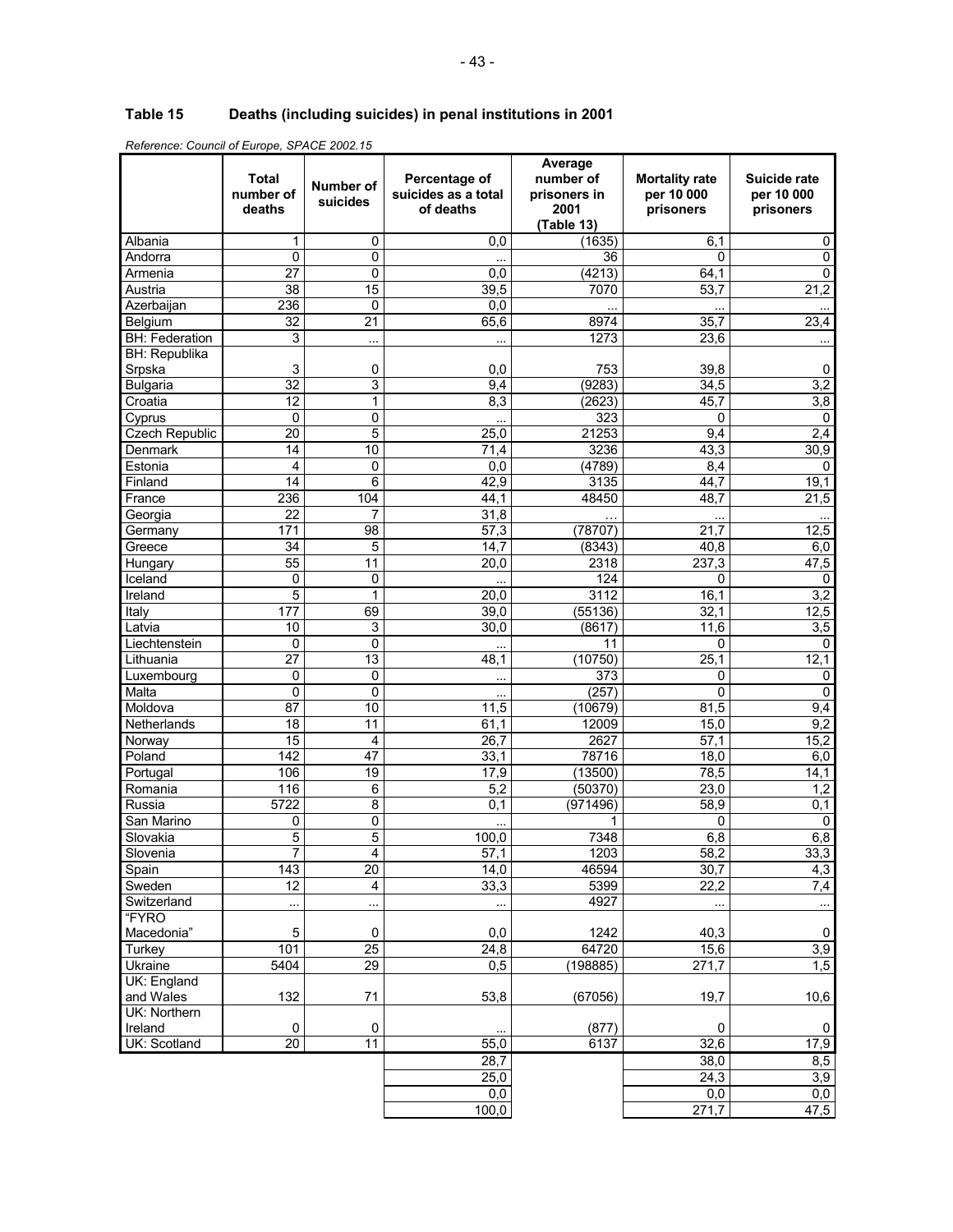#### Table 15 Deaths in penal institutions in 2002 (including suicides)

Reference: Council of Europe, SPACE 2003.15

|                                     | <b>Total number</b><br>of deaths | Number of<br>suicides   | Suicides as a<br>percentage of<br>total deaths | <b>Total number</b><br>of prisoners on<br>1 <sup>st</sup> September<br><b>2002 (SPACE</b><br>2002) | <b>Mortality rate</b><br>per 10,000<br>prisoners | Suicide rate<br>per 10,000<br>prisoners |
|-------------------------------------|----------------------------------|-------------------------|------------------------------------------------|----------------------------------------------------------------------------------------------------|--------------------------------------------------|-----------------------------------------|
| Albania                             | 3                                | 0                       | 0                                              | 1785                                                                                               | 16,8                                             | 0                                       |
| Andorra                             | $\mathbf 0$                      | 0                       |                                                | 55                                                                                                 | $\mathbf 0$                                      | $\mathbf 0$                             |
| Armenia                             | 25                               | $\overline{0}$          | $\Omega$                                       | 5624                                                                                               | 44,5                                             | $\Omega$                                |
| Austria                             | 40                               | 9                       | 22,5                                           | 7511                                                                                               | 53,3                                             | 12,0                                    |
| Azerbaijan                          | 206                              |                         | $\ddotsc$                                      | 18321                                                                                              | 112,4                                            |                                         |
| Belgium                             | 25                               | 20                      | 80                                             | 9253                                                                                               | 27,0                                             | 21,6                                    |
| <b>BH: Federation BH</b>            | 3                                |                         | $\ddotsc$                                      | 1293                                                                                               | 23,2                                             |                                         |
| BH: Rep. Srpska                     | $\overline{2}$                   | 2                       | 100                                            | 816                                                                                                | 24,5                                             | 24,5                                    |
| <b>Bulgaria</b>                     | 24                               | 4                       | 16,7                                           | 9607                                                                                               | 25,0                                             | 4,2                                     |
| Croatia                             | 6                                | $\overline{0}$          | $\Omega$                                       | 2584                                                                                               | 23,2                                             | $\mathbf 0$                             |
| Cyprus                              | $\mathbf 0$                      | 0                       |                                                | 345                                                                                                | 0                                                | $\mathbf 0$                             |
| <b>Czech Republic</b>               | 14                               | 13                      | 92,9                                           | 16861                                                                                              | 8,3                                              | 7,7                                     |
| Denmark                             | $\overline{7}$                   | 3                       | 42,9                                           | 3439                                                                                               | 20,4                                             | 8,7                                     |
| Estonia                             | 11                               | $\overline{7}$          | 63,6                                           | 4640                                                                                               | 23,7                                             | 15,1                                    |
| Finland                             | 8                                | 6                       | 75,0                                           | 3466                                                                                               | 23,1                                             | 17,3                                    |
| France                              | 244                              | 122                     | 50                                             | 53463                                                                                              | 45,6                                             | 22,8                                    |
| Georgia                             | 39                               | 2                       | 5,1                                            | 7343                                                                                               | 53,1                                             | 2,7                                     |
| Germany                             | 162                              | 71                      | 43,8                                           | 78506                                                                                              | 20,6                                             | 9,0                                     |
| Greece                              | 30                               | 1                       | 3,3                                            | 8284                                                                                               | 36,2                                             | 1,2                                     |
| Hungary                             | 39                               | 1                       | 2,6                                            | 18054                                                                                              | 21,6                                             | 0,6                                     |
| Iceland                             | $\mathbf 0$                      | 0                       | $\cdots$                                       | 107                                                                                                | 0                                                | 0                                       |
| Ireland                             | 7                                | $\overline{4}$          | 57,1                                           | 3028                                                                                               | 23.1                                             | 13,2                                    |
| Italy                               | 160                              | 52                      | 32,5                                           | 56200                                                                                              | 28,5                                             | 9,3                                     |
| Latvia                              | 39                               | 10                      | 25,6                                           | 8517                                                                                               | 45,8                                             | 11,7                                    |
| Liechtenstein                       | $\mathbf 0$                      | 0                       | $\cdots$                                       | (17)                                                                                               | 0                                                | 0                                       |
| Lithuania                           | 30                               | 9                       | 30                                             | 11345                                                                                              | 26,4                                             | 7,9                                     |
| Luxembourg                          | $\overline{2}$                   | 1                       | 50                                             | 380                                                                                                | 52,6                                             | 26,3                                    |
| Malta                               | $\mathbf 0$                      | $\mathbf 0$             |                                                | 283                                                                                                | 0                                                | 0                                       |
| Moldova                             | 93                               | 6                       | 6,5                                            | 10532                                                                                              | 88,3                                             | 5,7                                     |
| Netherlands                         | 26                               | 10                      | 38,5                                           | 16239                                                                                              | 16,0                                             | 6,2                                     |
| Norway                              | 9                                | $\overline{2}$          | 22,2                                           | 2662                                                                                               | 33,8                                             | 7,5                                     |
| Poland                              | 96                               | 40                      | 41,7                                           | 80610                                                                                              | 11,9                                             | 5,0                                     |
| Portugal                            | 97                               | 19                      | 19,6                                           | 13730                                                                                              | 70,6                                             | 13,8                                    |
| Romania                             | 118                              | 4                       | 3,4                                            | 51476                                                                                              | 22,9                                             | 0,8                                     |
| Russian Fed.                        | 4259                             | 315                     | 7,4                                            | 919330                                                                                             | 46,3                                             | 3,4                                     |
| San Marino                          | 0                                | 0                       | $\cdots$                                       | (1)                                                                                                | 0                                                | $\overline{0}$                          |
| SM: Montenegro                      | 3                                | 1                       | 33,3                                           | .                                                                                                  | $\cdots$                                         | $\cdots$                                |
| SM: Serbia                          | 26                               | 9                       | 34,6                                           | .                                                                                                  | $\cdots$                                         | $\cdots$                                |
| Slovak Republic                     | 9                                | 3                       | 33,3                                           | 7849                                                                                               | 11,5                                             | 3,8                                     |
| Slovenia                            | $\overline{7}$                   | $\overline{\mathbf{4}}$ | 57,1                                           | 1120                                                                                               | 62,5                                             | 35,7                                    |
| Spain                               | 152                              | 24                      | 15,8                                           | 50994                                                                                              | 29,8                                             | 4,7                                     |
| Sweden                              | 20                               | 8                       | 40                                             | 6506                                                                                               | 30.7                                             | 12,3                                    |
| Switzerland                         |                                  |                         |                                                | 4987                                                                                               |                                                  |                                         |
| "The former Yugoslav<br>Republic of |                                  |                         |                                                |                                                                                                    |                                                  |                                         |
| Macedonia"                          | 3                                | $\mathbf{1}$            | 33,3                                           | 1248                                                                                               | 24,0                                             | 8,0                                     |
| Turkey                              | 93                               | 16                      | 17,2                                           | 60091                                                                                              | 15,5                                             | 2,7                                     |
| Ukraine                             | 691                              | 28                      | 4,1                                            | 198946                                                                                             | 34,7                                             | 1,4                                     |
| UK: England and                     |                                  |                         |                                                |                                                                                                    |                                                  |                                         |
| Wales                               | 166                              | 94                      | 56,6                                           | 71324                                                                                              | 23,3                                             | 13,2                                    |
| UK: Northern Ireland                | 1                                | $\mathbf{1}$            | 100                                            | 1076                                                                                               | 9,3                                              | 9,3                                     |
| UK: Scotland                        | 16                               | 8                       | 50                                             | 6513                                                                                               | 24,6                                             | 12,3                                    |
|                                     |                                  |                         | 35,2                                           |                                                                                                    | 29,0                                             | 8,2                                     |
|                                     |                                  |                         | 33,3                                           |                                                                                                    | 23,9                                             | 6,8                                     |
|                                     |                                  |                         | $\mathbf 0$                                    |                                                                                                    | $\mathbf 0$                                      | $\mathbf 0$                             |
|                                     |                                  |                         | 100                                            |                                                                                                    | 112,4                                            | 35,7                                    |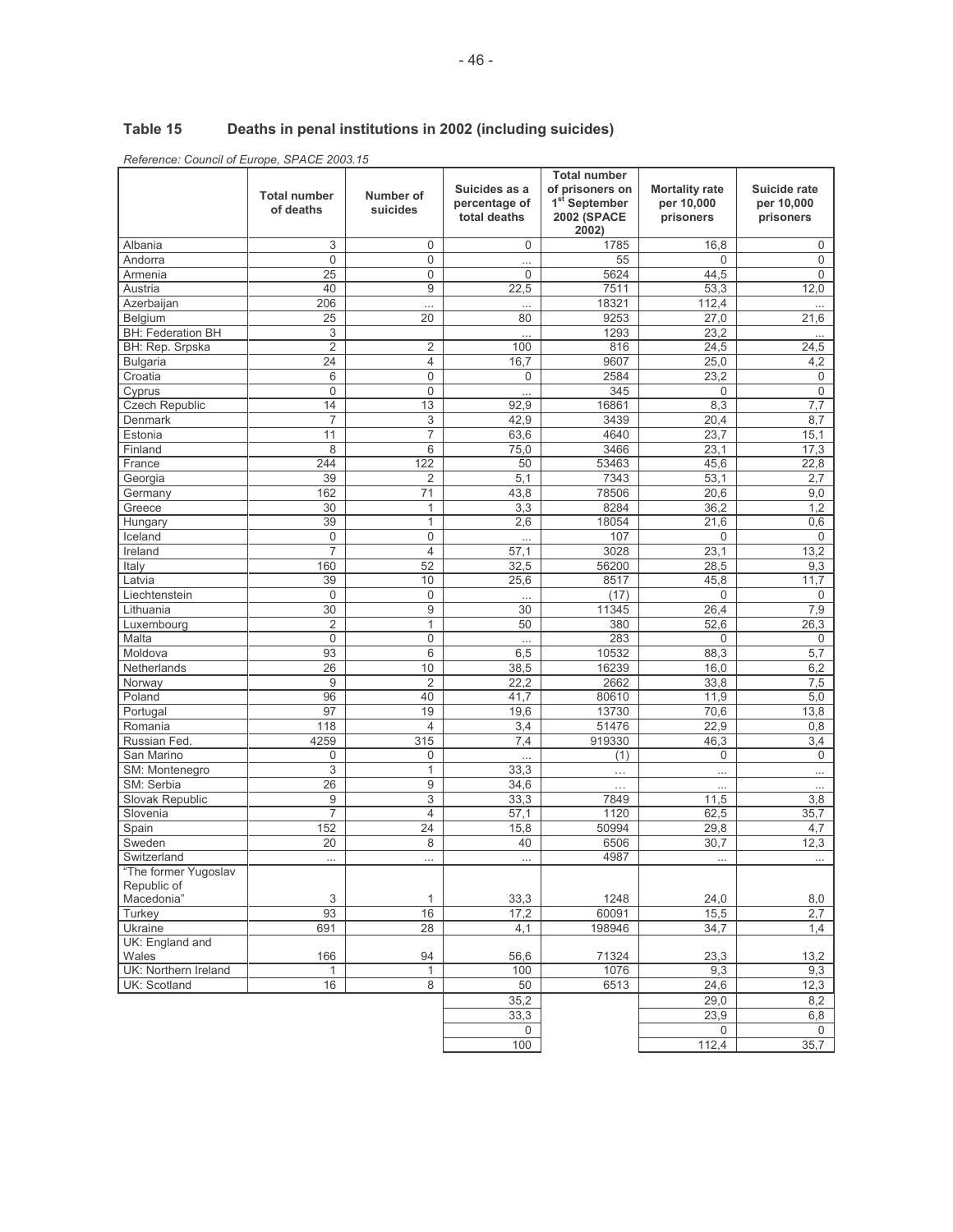|                                    |                                  |                       |                                                |                                                                                  | Reference: Council of Europe, SPACE 2004.15      |                                         |
|------------------------------------|----------------------------------|-----------------------|------------------------------------------------|----------------------------------------------------------------------------------|--------------------------------------------------|-----------------------------------------|
|                                    | <b>Total number</b><br>of deaths | Number of<br>suicides | Suicides as a<br>percentage of<br>total deaths | <b>Total number</b><br>of prisoners<br>on 1st<br>September<br><b>2003 (SPACE</b> | <b>Mortality rate</b><br>per 10,000<br>prisoners | Suicide rate<br>per 10,000<br>prisoners |
|                                    |                                  |                       |                                                | 2003)                                                                            |                                                  |                                         |
| Armenia                            | 15                               | .                     | .                                              | 3429                                                                             | 43.7                                             |                                         |
| Azerbaijan                         | 208                              | 6                     | 2.9                                            | 16345                                                                            | 127.3                                            | 3.7                                     |
| <b>BH: Federation BH</b>           | 2                                | .                     | .                                              | 1265                                                                             | 15.8                                             | .                                       |
| BH: Rep. Srpska                    | 1                                | 0                     | 0.0                                            | 892                                                                              | 11.2                                             | 0.0                                     |
| <b>Bulgaria</b>                    | 44                               | 3                     | 6.8                                            | 10056                                                                            | 43.8                                             | 3.0                                     |
| Croatia                            | .                                | .                     | .<br>***                                       | 2594                                                                             | .                                                | $\cdots$                                |
| Cyprus                             | $\overline{0}$                   | $\mathsf 0$           |                                                | 355                                                                              | 0.0                                              | 0.0                                     |
| Denmark                            | 19                               | 6                     | 31.6                                           | 3577                                                                             | 53.1                                             | 16.8                                    |
| Estonia                            | 10                               | $\overline{3}$        | 30.0                                           | 4797                                                                             | 20.8                                             | 6.3                                     |
| Finland                            | 10                               | 3                     | 30.0                                           | 3437                                                                             | 29.1                                             | 8.7                                     |
| France                             | 230                              | 120                   | 52.2                                           | 57440                                                                            | 40.0                                             | 20.9                                    |
| Germany                            | 150                              | 80                    | 53.3                                           | 79567                                                                            | 18.9                                             | 10.1                                    |
| Hungary                            | 50                               | 9                     | 18.0<br>$***$                                  | 17012                                                                            | 29.4                                             | 5.3                                     |
| Iceland                            | $\overline{0}$                   | 0                     |                                                | 112                                                                              | 0.0                                              | 0.0                                     |
| Italy                              | 157                              | 57                    | 36.3                                           | 57238                                                                            | 27.4                                             | 10.0                                    |
| Latvia                             | 31                               | 6                     | 19.4<br>$***$                                  | 8135                                                                             | 38.1                                             | 7.4                                     |
| Liechtenstein                      | $\mathbf 0$                      | 0                     |                                                | 18                                                                               | 0.0                                              | 0.0                                     |
| Lithuania                          | 33                               | 14                    | 42.4                                           | 9958                                                                             | 33.1                                             | 14.1                                    |
| Luxembourg                         | .                                | .                     |                                                | 498                                                                              |                                                  | $\ldots$                                |
| Moldova                            | 79                               | 6                     | 7.6                                            | 10729                                                                            | 73.6                                             | 5.6                                     |
| Netherlands                        | .                                | $\overline{13}$       | .                                              | 18242                                                                            | $\cdots$                                         | 7.1                                     |
| Norway                             | 19                               | $\overline{7}$        | 36.8                                           | 2914                                                                             | 65.2                                             | 24.0                                    |
| Poland                             | 127                              | 37                    | 29.1                                           | 80692                                                                            | 15.7                                             | 4.6                                     |
| Romania                            | 125                              | 7                     | 5.6<br>$***$                                   | 45337<br>$***$                                                                   | 27.6<br>$\overline{***}$                         | 1.5<br>$***$                            |
| San Marino                         | $\Omega$                         | $\overline{0}$        |                                                |                                                                                  |                                                  |                                         |
| Slovak Republic                    | 15                               | 4                     | 26.7                                           | 8829                                                                             | 17.0                                             | 4.5                                     |
| Slovenia                           | 4                                | 3                     | 75.0                                           | 1099                                                                             | 36.4                                             | 27.3                                    |
| Spain: Catalonia                   | 14                               | 8                     | 57.1                                           | .                                                                                |                                                  | $\cdots$                                |
| Spain: Rest of Spain               | 160                              | 28                    | 17.5                                           | $\ddotsc$                                                                        | .                                                | .                                       |
| Spain: Total                       | 174                              | 36                    | 20.7                                           | 55244                                                                            | 31.5                                             | 6.5                                     |
| Sweden                             | 15                               | 8                     | 53.3                                           | 6755                                                                             | 22.2                                             | 11.8                                    |
| Switzerland                        | 16                               | 8                     | 50.0                                           | 5266                                                                             | 30.4                                             | 15.2                                    |
| "The former                        |                                  |                       |                                                |                                                                                  |                                                  |                                         |
| Yugoslav Republic<br>of Macedonia" |                                  |                       |                                                |                                                                                  |                                                  |                                         |
|                                    | 1<br>152                         | 1                     | 100.0                                          | 1598                                                                             | 6.3                                              | 6.3                                     |
| Turkey                             |                                  | 34                    | 22.4                                           | 64051                                                                            | 23.7                                             | 5.3                                     |
| Ukraine                            | 972                              | 41                    | 4.2                                            | 198386                                                                           | 49.0                                             | 2.1                                     |
| UK: England and<br>Wales           | .                                | .                     | $\ddotsc$                                      | 72992                                                                            |                                                  |                                         |
| UK: Northern                       |                                  |                       |                                                |                                                                                  |                                                  |                                         |
| Ireland                            | 3                                | 3                     | 100.0                                          | 1185                                                                             | 25.3                                             | 25.3                                    |
| UK: Scotland                       | 15                               | $\overline{8}$        | 53.3                                           | 6642                                                                             | 22.6                                             | 12.0                                    |
| Mean                               |                                  |                       | 35.1                                           |                                                                                  | 31.6                                             | 8.8                                     |
| Median                             |                                  |                       | 30.0                                           |                                                                                  | 27.6                                             | 6.4                                     |
| Minimum                            |                                  |                       | 0.0                                            |                                                                                  | 0.0                                              | 0.0                                     |
| Maximum                            |                                  |                       | 100.0                                          |                                                                                  | 127.3                                            | 27.3                                    |

#### **Table 15.1** Deaths in penal institutions in 2003 (including suicides)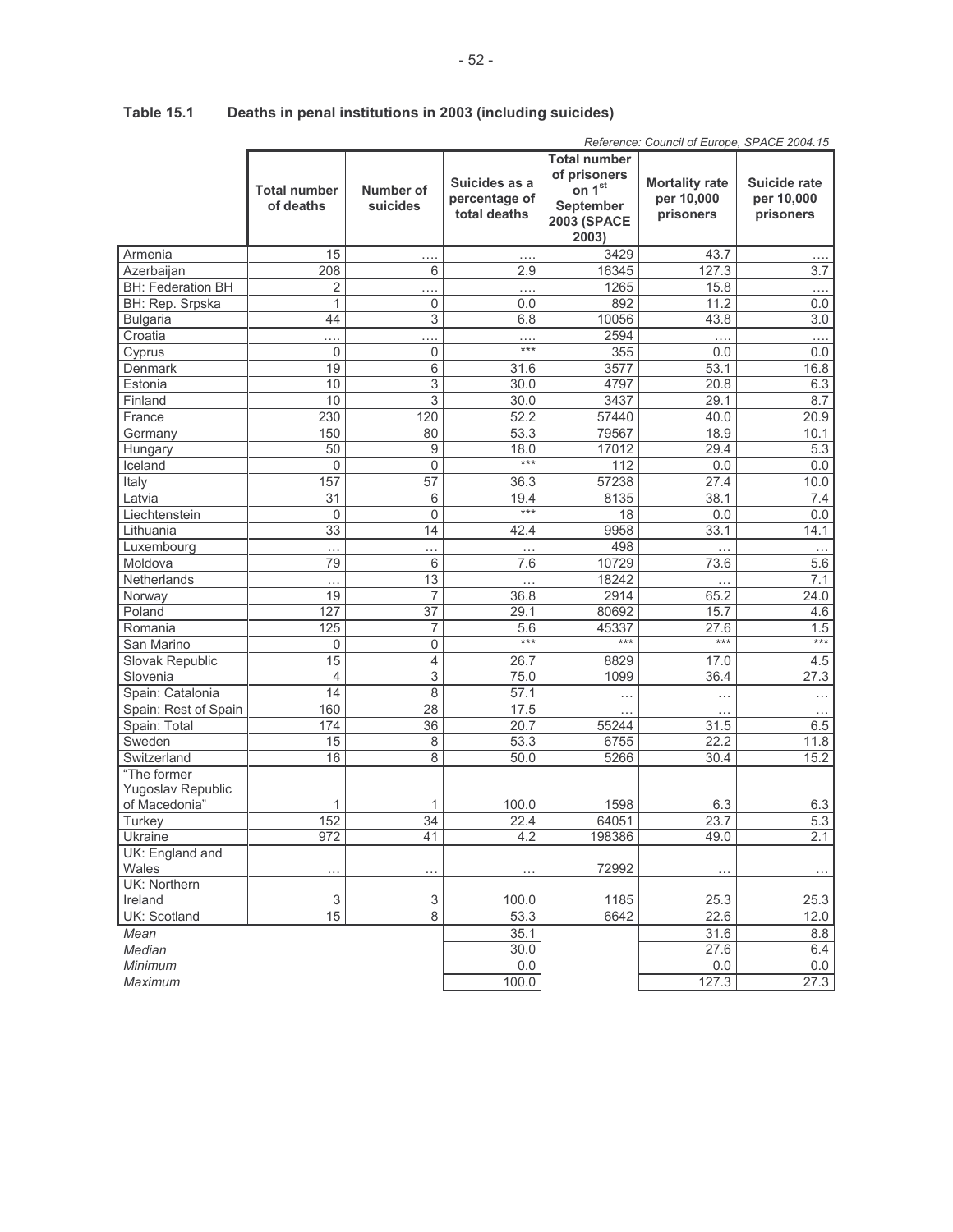|                             |                              |                       |                                                   |                                                                       | Reference: Council of Europe, SPACE 2005.15         |                                                |
|-----------------------------|------------------------------|-----------------------|---------------------------------------------------|-----------------------------------------------------------------------|-----------------------------------------------------|------------------------------------------------|
|                             | Total<br>number of<br>deaths | Number of<br>suicides | Suicides as a<br>percentage<br>of total<br>deaths | Total number of<br>prisoners on 1st<br>September 2004<br>(SPACE 2004) | <b>Mortality</b><br>rate per<br>10,000<br>prisoners | <b>Suicide rate</b><br>per 10,000<br>prisoners |
| Albania                     |                              | $\cdots$              | .                                                 |                                                                       |                                                     |                                                |
| Armenia                     | 20                           | 2                     | 10.0                                              | 2727                                                                  | 73.3                                                | 7.3                                            |
| Austria                     | 33                           | 11                    | 33.3                                              |                                                                       |                                                     |                                                |
| Azerbaijan                  | 146                          | $\overline{4}$        | 2.7                                               | 18259                                                                 | 80.0                                                | 2.2                                            |
| Belgium                     | 29                           | 8                     | 27.6                                              | 9243                                                                  | 31.4                                                | 8.7                                            |
| BH: Fed. BH                 | 9                            | 1                     | 11.1                                              | 1247                                                                  | 72.2                                                | 8.0                                            |
| <b>BH: Republika Srpska</b> | 5                            | $\mathbf{1}$          | 20.0                                              | 977                                                                   | 51.2                                                | 10.2                                           |
| Bulgaria                    | 40                           | $\sqrt{2}$            | 5.0                                               | 10935                                                                 | 36.6                                                | 1.8                                            |
| Croatia                     | 10                           | $\overline{2}$        | 20.0                                              | 2846                                                                  | 35.1                                                | 7.0                                            |
| Cyprus                      | 2                            | $\mathbf 0$           | 0.0                                               | 546                                                                   | 36.6                                                | 0.0                                            |
| Czech Republic              | 18                           | 16                    | 88.9                                              | 17277                                                                 | 10.4                                                | 9.3                                            |
| Denmark                     | 15                           | $\overline{7}$        | 46.7                                              | 3762                                                                  | 39.9                                                | 18.6                                           |
| Estonia                     | 22                           | $\,$ 3 $\,$           | 13.6                                              | 4565                                                                  | 48.2                                                | 6.6                                            |
| Finland                     | 8                            | 5                     | 62.5                                              | 3446                                                                  | 23.2                                                | 14.5                                           |
| France                      | 230                          | 115                   | 50.0                                              | 56271                                                                 | 40.9                                                | 20.4                                           |
| Georgia                     | 14                           | $\overline{4}$        | 28.6                                              | 7867                                                                  | 17.8                                                | 5.1                                            |
| Germany                     | 161                          | 81                    | 50.3                                              | 79676                                                                 | 20.2                                                | 10.2                                           |
| Greece                      |                              | $\overline{2}$        |                                                   | 8760                                                                  |                                                     | 2.3                                            |
| Hungary                     | $\ddotsc$<br>52              | 6                     | $\cdots$<br>11.5                                  | 16410                                                                 | $\cdots$<br>31.7                                    | 3.7                                            |
| Iceland                     | 1                            | 1                     | 100.0                                             | 115                                                                   | 87.0                                                | 87.0                                           |
| Italy                       | 156                          | 52                    | 33.3                                              | 56090                                                                 | 27.8                                                | 9.3                                            |
| Latvia                      | 31                           | 8                     | 25.8                                              | 7731                                                                  | 40.1                                                | 10.3                                           |
| Liechtenstein               | $\mathbf 0$                  | $\mathbf 0$           | $\ddots$                                          |                                                                       |                                                     |                                                |
| Lithuania                   | 11                           | $\overline{4}$        | 36.4                                              | 7827                                                                  | .<br>14.1                                           | 5.1                                            |
| Luxembourg                  | 1                            | $\mathbf{1}$          | 100.0                                             | 548                                                                   | 18.2                                                | 18.2                                           |
| Malta                       | $\mathbf 0$                  | 0                     |                                                   | 277                                                                   | 0.0                                                 | 0.0                                            |
| Moldova                     | 57                           | $\sqrt{2}$            | 3.5                                               | 10383                                                                 | 54.9                                                | 1.9                                            |
| Monaco                      | $\mathbf 0$                  | $\mathbf 0$           |                                                   |                                                                       |                                                     |                                                |
| Netherlands                 | 45                           | 21                    | .<br>46.7                                         | 20075                                                                 | 22.4                                                | $\cdots$<br>10.5                               |
| Norway                      | 16                           | 5                     | 31.3                                              | 2975                                                                  | 53.8                                                | 16.8                                           |
| Poland                      | 122                          | 32                    | 26.2                                              | 79344                                                                 | 15.4                                                | 4.0                                            |
| Portugal                    | 80                           | 22                    | 27.5                                              | 13563                                                                 | 59.0                                                | 16.2                                           |
| Romania                     | 108                          | 7                     | 6.5                                               | 40085                                                                 | 26.9                                                | 1.7                                            |
| Russian Federation          | 3691                         | 355                   | 9.6                                               | 847004                                                                | 43.6                                                | 4.2                                            |
| San Marino                  | $\mathbf 0$                  | $\Omega$              |                                                   |                                                                       |                                                     |                                                |
| Serbia                      | 42                           | $\overline{4}$        | $\cdots$<br>9.5                                   |                                                                       |                                                     |                                                |
| Slovak Republic             | 17                           | 6                     | 35.3                                              | 9504                                                                  | 17.9                                                | $\cdots$<br>6.3                                |
| Slovenia                    | $\mathbf{1}$                 | $\mathbf 0$           | 0.0                                               | 1126                                                                  | 8.9                                                 | 0.0                                            |
| Spain                       | 201                          | 48                    | 23.9                                              | 59224                                                                 | 33.9                                                | 8.1                                            |
| Sweden                      | 13                           | 6                     | 46.2                                              | 7332                                                                  | 17.7                                                | 8.2                                            |
| Switzerland                 | 27                           | 13                    | 48.1                                              | 6021                                                                  | 44.8                                                | 21.6                                           |
| FYRO Macedonia              | $\overline{2}$               | 1                     | 50.0                                              | 1747                                                                  | 11.4                                                | 5.7                                            |
| Turkey                      | 45                           | 34                    | 75.6                                              | 71148                                                                 | 6.3                                                 | 4.8                                            |
| Ukraine                     | 808                          | 44                    | 5.4                                               | 193489                                                                | 41.8                                                | 2.3                                            |
| UK: England and Wales       | 206                          | 95                    | 46.1                                              | 74488                                                                 | 27.7                                                |                                                |
| UK: Northern Ireland        | 4                            | 1                     | 25.0                                              | 1295                                                                  | 30.9                                                | 12.8<br>7.7                                    |
| UK: Scotland                | 18                           | 8                     | 44.4                                              | 6885                                                                  | 26.1                                                | 11.6                                           |
|                             |                              |                       |                                                   |                                                                       |                                                     |                                                |

 $\frac{32.6}{27.6}$ 

 $0.0$ 

 $100.0$ 

Mean

Median

Minimum

Maximum

 $34.5$ 

 $31.5$ 

 $0.0$ 

87.0

 $10.0$ 

 $7.7$ 

 $0.0$ 

87.0

#### **Table 15.1** Deaths in penal institutions in 2004 (including suicides)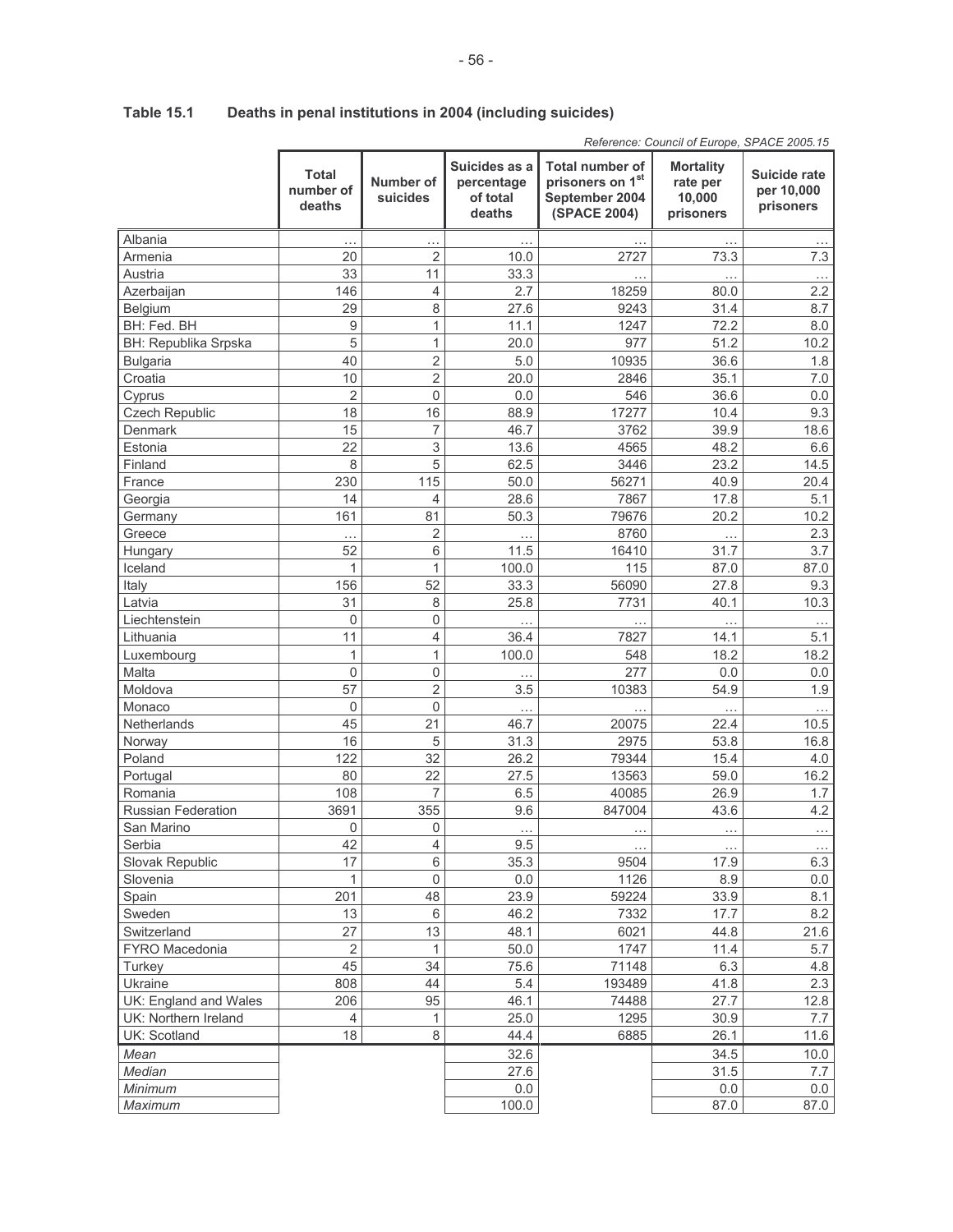# **Table 15.1 Deaths in penal institutions in 2005 (including suicides)**

|                              |                                     |                                 |                                                | Reference: Council of Europe, SPACE 2006.15.1                                                              |                                                     |                                         |
|------------------------------|-------------------------------------|---------------------------------|------------------------------------------------|------------------------------------------------------------------------------------------------------------|-----------------------------------------------------|-----------------------------------------|
|                              | <b>Total</b><br>number<br>of deaths | <b>Number</b><br>Οf<br>suicides | Suicides as a<br>percentage of<br>total deaths | <b>Total number</b><br>of detainees<br>on 1 <sup>st</sup><br><b>September</b><br>2005<br><b>SPACE 2005</b> | <b>Mortality</b><br>rate per<br>10,000<br>detainees | Suicide rate<br>per 10,000<br>detainees |
| Albania                      | 9                                   | 3                               | 33.3                                           | 3425                                                                                                       | 26.3                                                | 8.8                                     |
| Andorra                      | $\Omega$                            | $\overline{0}$                  | $\cdots$                                       |                                                                                                            |                                                     | $\cdots$                                |
| Armenia                      | 19                                  | 3                               | 15.8                                           | 2822                                                                                                       | 67.3                                                | 10.6                                    |
| Austria                      | 36                                  | 6                               | 16.7                                           | 8767                                                                                                       | 41.1                                                | 6.8                                     |
| Azerbaijan                   | 148                                 | 5                               | 3.4                                            | 16969                                                                                                      | 87.2                                                | 2.9                                     |
| Belgium                      | 33                                  | 11                              | 33.3                                           | 9371                                                                                                       | 35.2                                                | 11.7                                    |
| <b>BH: BiH (state level)</b> | $\mathbf{0}$                        | $\overline{0}$                  | $\sim$ $\sim$                                  | $\ddotsc$                                                                                                  | $\sim$ .                                            | $\sim$ $\sim$                           |
| <b>BH: Republika Srpska</b>  | $\overline{4}$                      | 0                               | 0.0                                            | 1029                                                                                                       | 38.9                                                | 0.0                                     |
| <b>Bulgaria</b>              | 51                                  | 1                               | 2.0                                            | 12240                                                                                                      | 41.7                                                | 0.8                                     |
| Croatia                      | 5                                   | 3                               | 60.0                                           | 3485                                                                                                       | 14.3                                                | 8.6                                     |
| <b>Cyprus</b>                | 3                                   | $\overline{0}$                  | 0.0                                            | 529                                                                                                        | 56.7                                                | 0.0                                     |
| <b>Czech Republic</b>        | 18                                  | 6                               | 33.3                                           | 19052                                                                                                      | 9.4                                                 | 3.1                                     |
| <b>Denmark</b>               | 14                                  | 8                               | 57.1                                           | 4132                                                                                                       | 33.9                                                | 19.4                                    |
| Estonia                      | 9                                   | $\overline{1}$                  | 11.1                                           | 4410                                                                                                       | 20.4                                                | 2.3                                     |
| <b>Finland</b>               | $\overline{7}$                      | $\overline{4}$                  | 57.1                                           | 3823                                                                                                       | 18.3                                                | 10.5                                    |
| France                       | 249                                 | 122                             | 49.0                                           | 57582                                                                                                      | 43.2                                                | 21.2                                    |
| Georgia                      | 49                                  | 5                               | 10.2                                           | 8668                                                                                                       | 56.5                                                | 5.8                                     |
| Germany                      | 160                                 | 81                              | 50.6                                           | 78992                                                                                                      | 20.3                                                | 10.3                                    |
| Greece                       |                                     | 6                               |                                                | 9589                                                                                                       |                                                     | 6.3                                     |
| Hungary                      | 46                                  | 4                               | 8.7                                            | 16394                                                                                                      | 28.1                                                | $2.4\phantom{0}$                        |
| Iceland                      | $\overline{1}$                      | 1                               | 100.0                                          | 119                                                                                                        | 84.0                                                | 84.0                                    |
| Ireland                      | 8                                   | $\overline{2}$                  | 25.0                                           | $\ddotsc$                                                                                                  | $\cdots$                                            | $\ldots$                                |
| Italy                        | 172                                 | 57                              | 33.1                                           | 59649                                                                                                      | 28.8                                                | 9.6                                     |
| Latvia                       | 26                                  | $\overline{2}$                  | 7.7                                            | 7228                                                                                                       | 36.0                                                | 2.8                                     |
| Liechtenstein                | $\mathbf{0}$                        | $\overline{0}$                  | $\ddotsc$                                      | 10                                                                                                         |                                                     | $\ddotsc$                               |
| Lithuania                    | $\overline{25}$                     | 11                              | 44.0                                           | 7993                                                                                                       | 31.3                                                | 13.8                                    |
| Luxembourg                   | $\overline{2}$                      | $\overline{2}$                  | 100.0                                          | 693                                                                                                        | 28.9                                                | 28.9                                    |
| Malta                        | $\overline{0}$                      | $\overline{0}$                  | $\ddotsc$                                      | 298                                                                                                        | 0.0                                                 | 0.0                                     |
| Moldova                      | 71                                  | $\overline{4}$                  | 5.6                                            | 8990                                                                                                       | 79.0                                                | 4.4                                     |
| Monaco                       | $\overline{0}$                      | $\overline{0}$                  | $\cdots$                                       | 34                                                                                                         | 0.0                                                 | $0.0\,$                                 |
| <b>Netherlands</b>           | 39                                  | 20                              | 51.3                                           | 21826                                                                                                      | 17.9                                                | 9.2                                     |
| Norway                       | $\overline{7}$                      | 5                               | 71.4                                           | 3097                                                                                                       | 22.6                                                | 16.1                                    |
| Poland                       | 122                                 | 32                              | 26.2                                           | 82656                                                                                                      | 14.8                                                | 3.9                                     |
| Portugal                     | 93                                  | 9                               | 9.7                                            | 12889                                                                                                      | 72.2                                                | 7.0                                     |
| Romania                      | 110                                 | 6                               | 5.5                                            | 37929                                                                                                      | 29.0                                                | 1.6                                     |
| <b>Russian Federation</b>    | 4131                                | .                               | $\cdots$                                       | 823672                                                                                                     | 50.2                                                | $\ddotsc$                               |
| <b>San Marino</b>            | $\mathbf 0$                         | $\overline{0}$                  | $\sim$                                         | 1                                                                                                          |                                                     | $\sim$                                  |
| Serbia                       | 49                                  | 12                              | 24.5                                           | 7775                                                                                                       | 63.0                                                | 15.4                                    |
| Slovakia                     | 11                                  | 4                               | 36.4                                           | 9289                                                                                                       | 11.8                                                | 4.3                                     |
| Slovenia                     | $\,6$                               | $\overline{2}$                  | 33.3                                           | 1132                                                                                                       | 53.0                                                | 17.7                                    |
| <b>Spain</b>                 | 275                                 | 41                              | 14.9                                           | 61269                                                                                                      | 44.9                                                | 6.7                                     |
| Sweden                       | 25                                  | $\overline{7}$                  | 28.0                                           | 7054                                                                                                       | 35.4                                                | 9.9                                     |
| Switzerland                  | 11                                  | $\boldsymbol{6}$                | 54.5                                           | 6111                                                                                                       | 18.0                                                | 9.8                                     |
| FYRO Macedonia               | 13                                  | $\overline{4}$                  | 30.8                                           | 2132                                                                                                       | 61.0                                                | 18.8                                    |
| <b>Turkey</b>                | 52                                  | 30                              | 57.7                                           | 54296                                                                                                      | 9.6                                                 | 5.5                                     |
| Ukraine                      | 868                                 | 16                              | 1.8                                            | 179519                                                                                                     | 48.4                                                | 0.9                                     |
| <b>UK: England and Wales</b> | 174                                 | 78                              | 44.8                                           | 76190                                                                                                      | 22.8                                                | 10.2 <sub>2</sub>                       |
| UK: Northern Ireland         | $\overline{4}$                      |                                 |                                                | 1337                                                                                                       | 29.9                                                | $\ldots$                                |
| <b>UK: Scotland</b>          | 19                                  | 10 <sup>1</sup>                 | 52.6                                           | 6795                                                                                                       | 28.0                                                | 14.7                                    |
| <b>Mean</b>                  |                                     |                                 | 32.5                                           |                                                                                                            | 36.3                                                | 10.2                                    |
| <b>Median</b>                |                                     |                                 | 32.0                                           |                                                                                                            | 31.3                                                | 7.8                                     |
| <b>Minimum</b>               |                                     |                                 | 0.0                                            |                                                                                                            | 0.0                                                 | 0.0                                     |
| <b>Maximum</b>               |                                     |                                 | 100.0                                          |                                                                                                            | 87.2                                                | 84.0                                    |